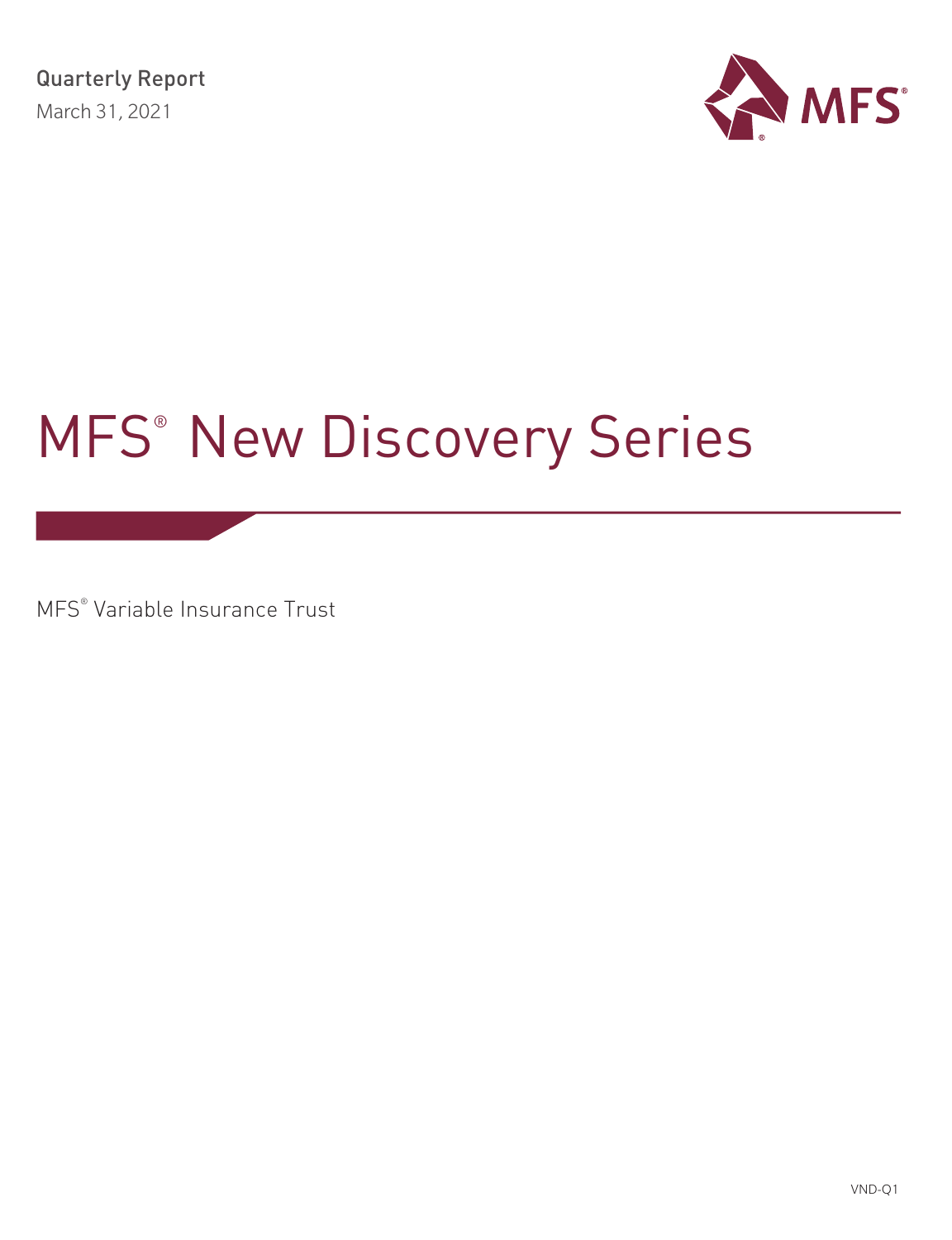# **PORTFOLIO OF INVESTMENTS**

3/31/21 (unaudited)

The Portfolio of Investments is a complete list of all securities owned by your fund. It is categorized by broad-based asset classes.

| <b>Issuer</b>                                 | <b>Shares/Par</b> | Value (\$)        |
|-----------------------------------------------|-------------------|-------------------|
| Common Stocks - 97.6%                         |                   |                   |
| Aerospace - 2.6%                              |                   |                   |
| CACI International, Inc., "A" (a)             | 87,946            | \$<br>21,692,760  |
| Kratos Defense & Security Solutions, Inc. (a) | 184,256           | 5,026,504         |
|                                               |                   | \$<br>26,719,264  |
| Airlines $-1.1%$                              |                   |                   |
| JetBlue Airways Corp. (a)                     | 566,761           | \$<br>11,527,919  |
| Apparel Manufacturers - 1.2%                  |                   |                   |
| Skechers USA, Inc., "A" (a)                   | 303,216           | \$<br>12,647,139  |
|                                               |                   |                   |
| Automotive - 0.5%                             |                   |                   |
| Visteon Corp. (a)                             | 40,733            | \$<br>4,967,389   |
| Biotechnology - 5.3%                          |                   |                   |
| Abcam PLC (a)                                 | 349,770           | \$<br>6,707,300   |
| Adaptive Biotechnologies Corp. (a)            | 80,922            | 3,257,920         |
| AlloVir, Inc. (a)                             | 151,445           | 3,543,813         |
| Amicus Therapeutics, Inc. (a)                 | 302,325           | 2,986,971         |
| Berkeley Lights, Inc. (a)                     | 54,497            | 2,737,384         |
| BioAtla, Inc. (a)                             | 102,026           | 5,187,002         |
| BioXcel Therapeutics, Inc. (a)                | 71,823            | 3,099,881         |
| BridgeBio Pharma, Inc. (a)                    | 107,945           | 6,649,412         |
| Immunocore Holdings PLC, ADR (a)              | 23,252            | 989.838           |
| Morphosys AG, ADR (a)                         | 163,390           | 3,561,902         |
| Neurocrine Biosciences, Inc. (a)              | 35,030            | 3,406,667         |
| Olink Holding AB (a)                          | 96,565            | 3,476,340         |
| Prelude Therapeutics, Inc. (a)                | 68,482            | 2,967,325         |
| Sana Biotechnology, Inc. (a)                  | 116,192           | 3,888,946         |
| Seer, Inc. (a)                                | 47,474            | 2,374,649         |
|                                               |                   | \$<br>54,835,350  |
| Brokerage & Asset Managers - 4.7%             |                   |                   |
| Focus Financial Partners, "A" (a)             | 349,546           | \$<br>14,548,104  |
| GCM Grosvenor, Inc.                           | 206,454           | 2,456,803         |
| GCM Grosvenor, Inc. (PIPE) (a)(zz)            | 521,924           | 6,210,896         |
| Hamilton Lane, Inc., "A"                      | 84,030            | 7,441,697         |
| TMX Group Ltd.                                | 54,487            | 5,662,017         |
| WisdomTree Investments, Inc.                  | 1,961,521         | 12,259,506        |
|                                               |                   | \$<br>48,579,023  |
| Business Services - 11.3%                     |                   |                   |
| Endava PLC, ADR (a)                           | 127,753           | \$<br>10,819,401  |
| EVO Payments, Inc., "A" (a)                   | 364,329           | 10,026,334        |
| ExlService Holdings, Inc. (a)                 | 145,606           | 13,127,837        |
| Keywords Studios PLC (a)                      | 329,161           | 11,680,325        |
| Nuvei Corp. (a)                               | 319,294           | 19,317,287        |
| Proofpoint, Inc. (a)                          | 85,197            | 10,716,931        |
| Stamps.com, Inc. (a)                          | 86,484            | 17,254,423        |
| TriNet Group, Inc. (a)                        | 114,746           | 8,945,598         |
| WNS (Holdings) Ltd., ADR (a)                  | 198,241           | 14,360,578        |
|                                               |                   | \$<br>116,248,714 |
| Chemicals $-1.1%$                             |                   |                   |
| Ingevity Corp. (a)                            | 152,437           | \$<br>11,513,567  |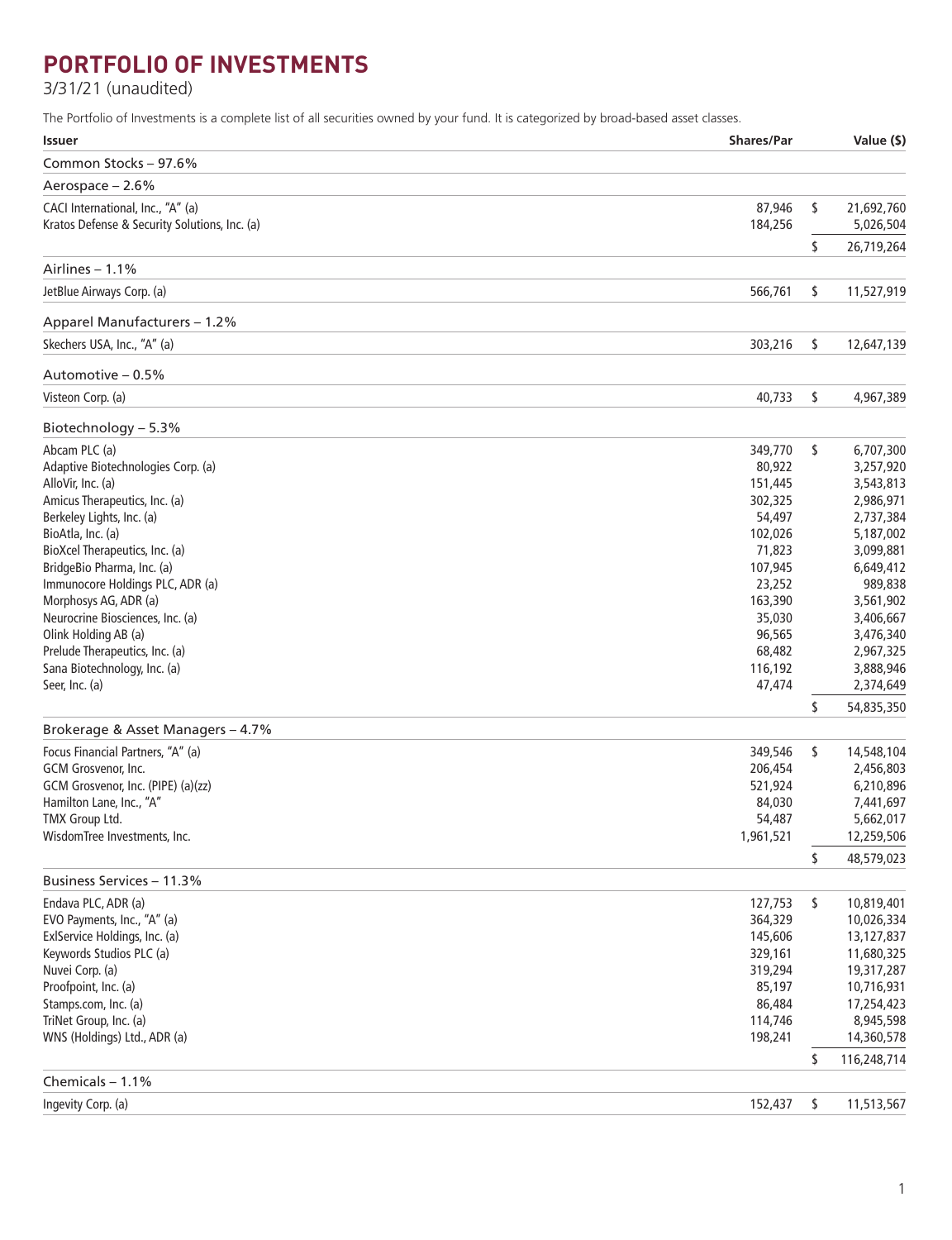*Portfolio of Investments (unaudited) – continued*

| <b>Issuer</b>                              | <b>Shares/Par</b> | Value (\$)       |
|--------------------------------------------|-------------------|------------------|
| Common Stocks - continued                  |                   |                  |
| Computer Software - 9.0%                   |                   |                  |
| 8x8, Inc. (a)                              | 268,841           | \$<br>8,721,202  |
| Asana, Inc. (a)                            | 181,785           | 5,195,415        |
| Avalara, Inc. (a)                          | 30,584            | 4,080,823        |
| Everbridge, Inc. (a)                       | 101,779           | 12,333,579       |
| nCino, Inc. (a)                            | 70,343            | 4,693,285        |
| Open Lending Corp., "A" (a)                | 262,455           | 9,296,156        |
| Pagerduty, Inc. (a)                        | 217,372           | 8,744,876        |
| Paylocity Holding Corp. (a)                | 40,672            | 7,314,046        |
| Ping Identity Holding Corp. (a)            | 449,882           | 9,865,912        |
| VERTEX, Inc. (a)                           | 476,130           | 10,465,338       |
| Viant Technology, Inc., "A" (a)            | 104,961           | 5,551,387        |
| Zendesk, Inc. (a)                          | 43,251            | 5,735,948        |
|                                            |                   | \$<br>91,997,967 |
| Computer Software - Systems - 3.1%         |                   |                  |
| Q2 Holdings, Inc. (a)                      | 157,691           | \$<br>15,800,638 |
| Rapid7, Inc. (a)                           | 218,145           | 16,275,799       |
|                                            |                   | \$<br>32,076,437 |
| Construction $-2.5%$                       |                   |                  |
| AZEK Co. LLC (a)                           | 289,725           | \$<br>12,182,936 |
| Summit Materials, Inc., "A" (a)            | 217,806           | 6,102,924        |
| Trex Co., Inc. (a)                         | 77,737            | 7,116,045        |
|                                            |                   | \$<br>25,401,905 |
| Consumer Services - 1.4%                   |                   |                  |
| Boyd Group Services, Inc.                  | 38,471            | \$<br>6,518,672  |
| Bright Horizons Family Solutions, Inc. (a) | 20,412            | 3,499,637        |
| MakeMyTrip Ltd. (a)                        | 122,996           | 3,884,214        |
|                                            |                   | \$<br>13,902,523 |
| Containers - 1.2%                          |                   |                  |
| Gerresheimer AG                            | 119,493           | \$<br>11,868,964 |
| Electrical Equipment - 3.5%                |                   |                  |
| Advanced Drainage Systems, Inc.            | 50,565            | \$<br>5,227,915  |
| Generac Holdings, Inc. (a)                 | 41,897            | 13,719,173       |
| Littlefuse, Inc.                           | 19,591            | 5,180,644        |
| Sensata Technologies Holding PLC (a)       | 194,802           | 11,288,776       |
|                                            |                   | \$<br>35,416,508 |
| Electronics $-2.2%$                        |                   |                  |
| Advanced Energy Industries, Inc.           | 121,837           | \$<br>13,300,945 |
| Silicon Laboratories, Inc. (a)             | 62,192            | 8,773,426        |
|                                            |                   | \$<br>22,074,371 |
| Entertainment - 0.9%                       |                   |                  |
| Manchester United PLC, "A"                 | 618,007           | \$<br>9,727,430  |
| Food & Beverages - 0.9%                    |                   |                  |
| Duckhorn Portfolio, Inc. (a)               | 462,360           | \$<br>7,758,401  |
| Laird Superfood, Inc. (a)(l)               | 47,467            | 1,778,588        |
|                                            |                   | \$<br>9,536,989  |
| Gaming & Lodging - 0.5%                    |                   |                  |
| Penn National Gaming, Inc. (a)             | 48,424            | \$<br>5,076,772  |
| General Merchandise - 0.5%                 |                   |                  |
| Ollie's Bargain Outlet Holdings, Inc. (a)  | 54,506            | \$<br>4,742,022  |
|                                            |                   |                  |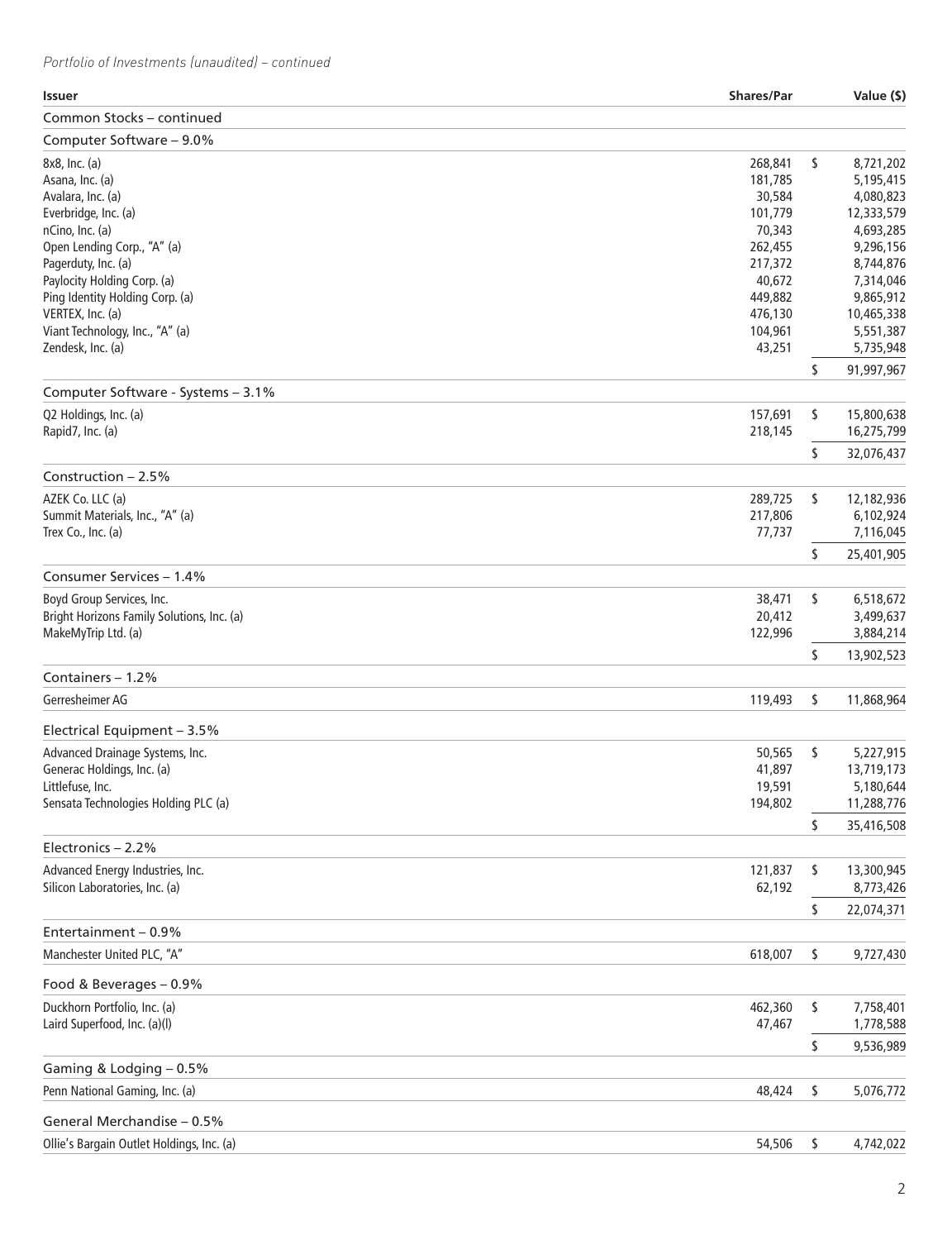*Portfolio of Investments (unaudited) – continued*

| <b>Issuer</b>                                      | <b>Shares/Par</b> | Value (\$)                    |
|----------------------------------------------------|-------------------|-------------------------------|
| Common Stocks - continued                          |                   |                               |
| Insurance $-0.8%$                                  |                   |                               |
| Metromile, Inc. (a)(I)                             | 831,417           | \$<br>8,555,281               |
| Leisure & Toys $-1.6\%$                            |                   |                               |
| Malibu Boats, Inc., "A" (a)                        | 129,761           | \$<br>10,339,357              |
| Thule Group AB                                     | 137,144           | 5,954,692                     |
|                                                    |                   | \$<br>16,294,049              |
| Machinery & Tools - 1.4%                           |                   |                               |
| Ritchie Bros. Auctioneers, Inc.                    | 247,123           | \$<br>14,469,052              |
| Medical & Health Technology & Services - 7.1%      |                   |                               |
| Certara, Inc. (a)                                  | 378,007           | \$<br>10,319,591              |
| Charles River Laboratories International, Inc. (a) | 35,581            | 10,312,441                    |
| Guardant Health, Inc. (a)                          | 27,647            | 4,220,314                     |
| Health Catalyst, Inc. (a)                          | 82,500            | 3,858,525                     |
| HealthEquity, Inc. (a)                             | 105,041           | 7,142,788                     |
| ICON PLC (a)                                       | 50,672            | 9,950,461                     |
| PRA Health Sciences, Inc. (a)                      | 175,423           | 26,897,609                    |
|                                                    |                   | \$<br>72,701,729              |
| Medical Equipment - 4.5%                           |                   |                               |
| Acutus Medical, Inc. (a)                           | 217,182           | \$<br>2,903,723               |
| Bio-Techne Corp.                                   | 13,199            | 5,041,094                     |
| Maravai Lifesciences Holdings, Inc., "A" (a)       | 324,239           | 11,555,878                    |
| Merit Medical Systems, Inc. (a)                    | 125,551           | 7,517,994                     |
| Nevro Corp. (a)                                    | 33,872            | 4,725,144                     |
| OptiNose, Inc. (a)                                 | 442,427           | 1,632,556                     |
| Outset Medical, Inc. (a)                           | 91,825            | 4,994,362                     |
| PerkinElmer, Inc.                                  | 37,075            | 4,756,352                     |
| Silk Road Medical, Inc. (a)                        | 66,651            | 3,375,873                     |
|                                                    |                   | \$<br>46,502,976              |
| Network & Telecom - 3.2%                           |                   |                               |
| CoreSite Realty Corp., REIT                        | 112,199           | \$<br>13,447,050              |
| QTS Realty Trust, Inc., REIT, "A"                  | 308,528           | 19,141,077                    |
|                                                    |                   | \$<br>32,588,127              |
| Other Banks & Diversified Financials - 5.2%        |                   |                               |
| Bank OZK                                           | 121,786           | \$<br>4,974,958               |
| dMY Technology Group, Inc. II (a)(I)               | 612,982           | 9,016,965                     |
| FTAC Olympus Acquisition Corp. (a)                 | 845,693           | 8,938,975                     |
| Hudson Executive Investment Corp., "A" (a)         | 712,446           | 7,067,465                     |
| Prosperity Bancshares, Inc.                        | 115,426           | 8,644,253                     |
| TPG Pace Tech Opportunities Corp. (a)              | 728,075           | 7,215,223                     |
| TS Innovation Acquisitions Corp. (a)               | 695,964           | \$<br>7,558,169<br>53,416,008 |
| Pharmaceuticals - 2.5%                             |                   |                               |
| Annexon, Inc. (a)                                  | 176,796           | \$<br>4,922,001               |
| Collegium Pharmaceutical, Inc. (a)                 | 145,562           | 3,449,819                     |
| Harmony Biosciences Holdings (a)                   | 145,477           | 4,806,560                     |
| Orchard RX Ltd., ADR (a)                           | 124,881           | 906,636                       |
| SpringWorks Therapeutics, Inc. (a)                 | 96,522            | 7,101,124                     |
| Turning Point Therapeutics, Inc. (a)               | 45,030            | 4,259,388                     |
|                                                    |                   | \$<br>25,445,528              |
| Pollution Control - 1.0%                           |                   |                               |
| GFL Environmental, Inc.                            | 295,352           | \$<br>10,322,553              |
|                                                    |                   |                               |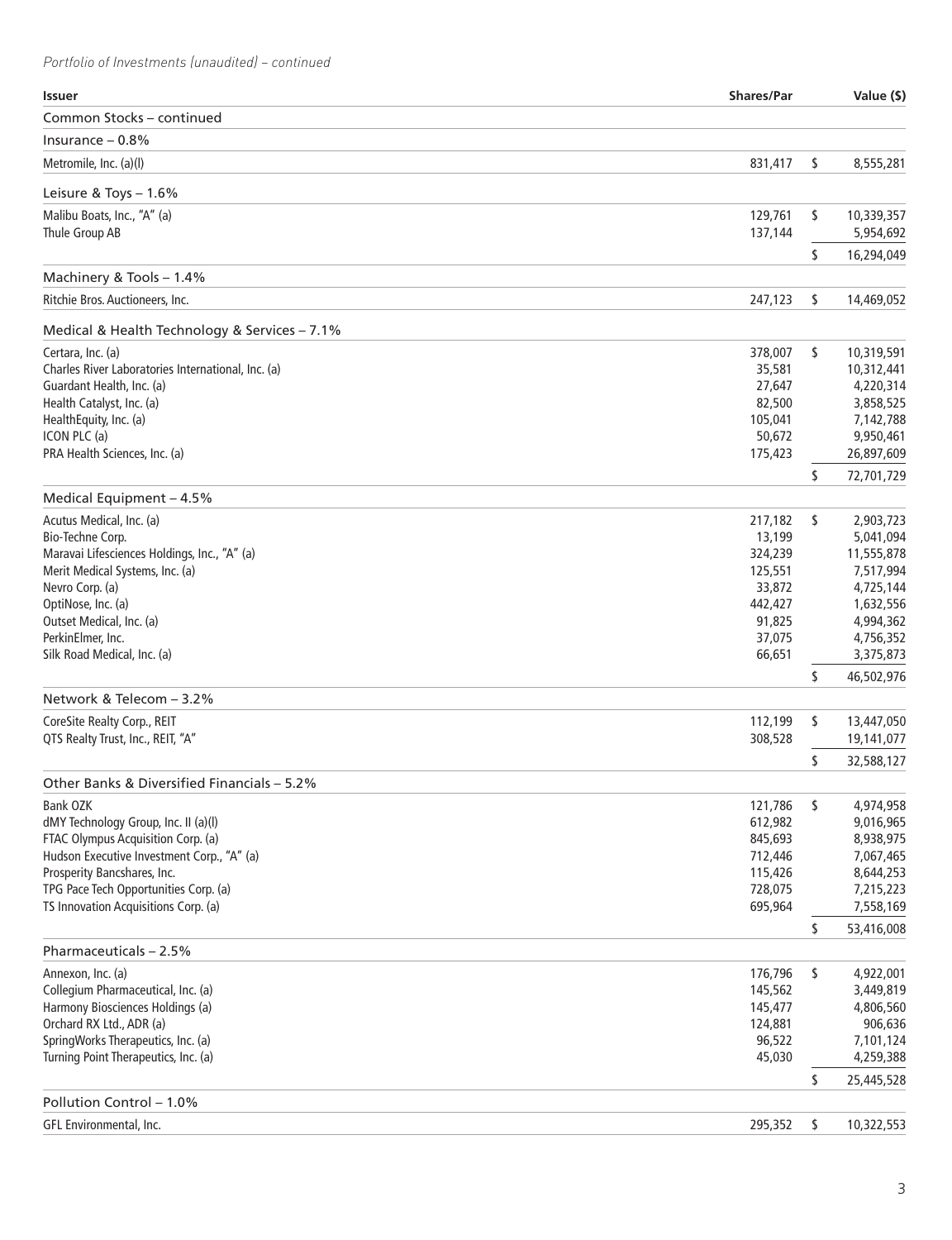*Portfolio of Investments (unaudited) – continued*

| <b>Issuer</b>                                                                          | <b>Shares/Par</b>  | Value (\$)              |
|----------------------------------------------------------------------------------------|--------------------|-------------------------|
| Common Stocks - continued                                                              |                    |                         |
| Railroad & Shipping - 0.1%                                                             |                    |                         |
| StealthGas, Inc. (a)                                                                   | 446,086            | \$<br>1,266,884         |
| Real Estate - 2.9%                                                                     |                    |                         |
| Big Yellow Group PLC, REIT                                                             | 486,784            | \$<br>7,482,542         |
| Industrial Logistics Properties Trust, REIT                                            | 352,188            | 8,146,108               |
| STAG Industrial, Inc., REIT                                                            | 409,847            | 13,774,958              |
|                                                                                        |                    | \$<br>29,403,608        |
| Specialty Chemicals - 2.3%                                                             |                    |                         |
| Axalta Coating Systems Ltd. (a)                                                        | 391,664            | \$<br>11,585,421        |
| Ferro Corp. (a)                                                                        | 720,584            | 12,149,046              |
|                                                                                        |                    | \$<br>23,734,467        |
| Specialty Stores - 5.7%                                                                |                    |                         |
| ACV Auctions, Inc. (a)                                                                 | 286,457            | \$<br>9,914,277         |
| Leslie's, Inc. (a)                                                                     | 766,308            | 18,766,883              |
| Petco Health & Wellness Co., Inc. (a)                                                  | 517,601            | 11,470,038              |
| ThredUp, Inc. (a)<br>Vroom, Inc. (a)                                                   | 319,485<br>284,076 | 7,453,585<br>11,076,123 |
|                                                                                        |                    | \$<br>58,680,906        |
| Trucking $-3.4%$                                                                       |                    |                         |
| CryoPort, Inc. (a)                                                                     | 266,893            | \$<br>13,881,105        |
| Knight-Swift Transportation Holdings, Inc.                                             | 237,711            | 11,431,522              |
| Schneider National, Inc.                                                               | 392,254            | 9,794,582               |
|                                                                                        |                    | \$<br>35,107,209        |
| Utilities - Electric Power – 2.4%                                                      |                    |                         |
| Array Technologies, Inc. (a)                                                           | 450,136            | \$<br>13,423,055        |
| Shoals Technologies Group, Inc. (a)                                                    | 330,115            | 11,481,400              |
|                                                                                        |                    | \$<br>24,904,455        |
| <b>Total Common Stocks</b>                                                             |                    | \$1,002,253,085         |
| Investment Companies (h) – 2.2%                                                        |                    |                         |
| Money Market Funds - 2.2%                                                              |                    |                         |
| MFS Institutional Money Market Portfolio, 0.05% (v)                                    | 22,806,369         | \$<br>22,806,369        |
| Collateral for Securities Loaned - 0.8%                                                |                    |                         |
| State Street Navigator Securities Lending Government Money Market Portfolio, 0.03% (j) | 7,792,318          | \$<br>7,792,318         |
| Other Assets, Less Liabilities - (0.6)%                                                |                    | (6, 285, 894)           |
| <b>Net Assets - 100.0%</b>                                                             |                    | \$1,026,565,878         |
|                                                                                        |                    |                         |

(a) Non-income producing security.

(h) An affiliated issuer, which may be considered one in which the fund owns 5% or more of the outstanding voting securities, or a company which is under common control. At period end, the aggregate values of the fund's investments in affiliated issuers and in unaffiliated issuers were \$22,806,369 and \$1,010,045,403, respectively.

- (j) The rate quoted is the annualized seven-day yield of the fund at period end.
- (l) A portion of this security is on loan. See Note 2 for additional information.
- (v) Affiliated issuer that is available only to investment companies managed by MFS. The rate quoted for the MFS Institutional Money Market Portfolio is the annualized seven-day yield of the fund at period end.
- (zz) Securities subject to a restriction on resale.

The following abbreviations are used in this report and are defined:

- ADR American Depositary Receipt
- PIPE Private Investment in Public Equity
- REIT Real Estate Investment Trust

See attached supplemental information. For more information see notes to financial statements as disclosed in the most recent semiannual or annual report.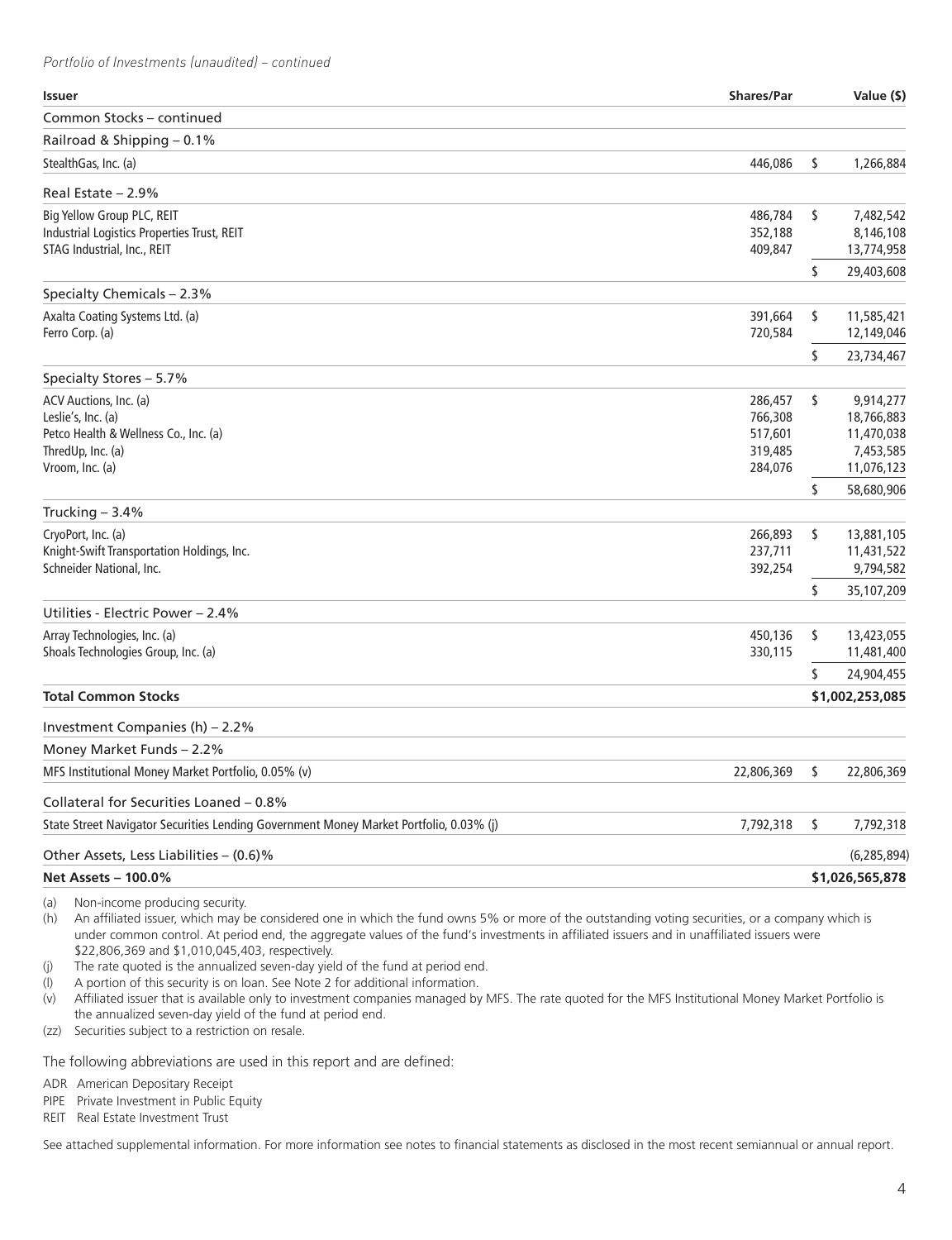# **Supplemental Information**

3/31/21 (unaudited)

The fund is an investment company and accordingly follows the investment company accounting and reporting guidance of the Financial Accounting Standards Board (FASB) Accounting Standards Codification Topic 946 Financial Services - Investment Companies.

## **(1) Investment Valuations**

Equity securities, including restricted equity securities, are generally valued at the last sale or official closing price on their primary market or exchange as provided by a third-party pricing service. Equity securities, for which there were no sales reported that day, are generally valued at the last quoted daily bid quotation on their primary market or exchange as provided by a third-party pricing service. Short-term instruments with a maturity at issuance of 60 days or less may be valued at amortized cost, which approximates market value. Open-end investment companies are generally valued at net asset value per share. Securities and other assets generally valued on the basis of information from a third-party pricing service may also be valued at a broker/dealer bid quotation. In determining values, third-party pricing services can utilize both transaction data and market information such as yield, quality, coupon rate, maturity, type of issue, trading characteristics, and other market data. The values of foreign securities and other assets and liabilities expressed in foreign currencies are converted to U.S. dollars using the mean of bid and asked prices for rates provided by a third-party pricing service.

The Board of Trustees has delegated primary responsibility for determining or causing to be determined the value of the fund's investments (including any fair valuation) to the adviser pursuant to valuation policies and procedures approved by the Board. If the adviser determines that reliable market quotations are not readily available, investments are valued at fair value as determined in good faith by the adviser in accordance with such procedures under the oversight of the Board of Trustees. Under the fund's valuation policies and procedures, market quotations are not considered to be readily available for most types of debt instruments and floating rate loans and many types of derivatives. These investments are generally valued at fair value based on information from third-party pricing services. In addition, investments may be valued at fair value if the adviser determines that an investment's value has been materially affected by events occurring after the close of the exchange or market on which the investment is principally traded (such as foreign exchange or market) and prior to the determination of the fund's net asset value, or after the halt of trading of a specific security where trading does not resume prior to the close of the exchange or market on which the security is principally traded. Events that occur after foreign markets close (such as developments in foreign markets and significant movements in the U.S. markets) and prior to the determination of the fund's net asset value may be deemed to have a material effect on the value of securities traded in foreign markets. Accordingly, the fund's foreign equity securities may often be valued at fair value. The adviser generally relies on third-party pricing services or other information (such as the correlation with price movements of similar securities in the same or other markets; the type, cost and investment characteristics of the security; the business and financial condition of the issuer; and trading and other market data) to assist in determining whether to fair value and at what value to fair value an investment. The value of an investment for purposes of calculating the fund's net asset value can differ depending on the source and method used to determine value. When fair valuation is used, the value of an investment used to determine the fund's net asset value may differ from quoted or published prices for the same investment. There can be no assurance that the fund could obtain the fair value assigned to an investment if it were to sell the investment at the same time at which the fund determines its net asset value per share.

Various inputs are used in determining the value of the fund's assets or liabilities. These inputs are categorized into three broad levels. In certain cases, the inputs used to measure fair value may fall into different levels of the fair value hierarchy. In such cases, an investment's level within the fair value hierarchy is based on the lowest level of input that is significant to the fair value measurement. The fund's assessment of the significance of a particular input to the fair value measurement in its entirety requires judgment, and considers factors specific to the investment. Level 1 includes unadjusted quoted prices in active markets for identical assets or liabilities. Level 2 includes other significant observable market-based inputs (including quoted prices for similar securities, interest rates, prepayment speed, and credit risk). Level 3 includes unobservable inputs, which may include the adviser's own assumptions in determining the fair value of investments. The following is a summary of the levels used as of March 31, 2021 in valuing the fund's assets or liabilities:

| <b>Financial Instruments</b> | Level 1         | Level <sub>2</sub> | Level 3 | <b>Total</b>    |
|------------------------------|-----------------|--------------------|---------|-----------------|
| <b>Equity Securities:</b>    |                 |                    |         |                 |
| <b>United States</b>         | \$837,115,101   | \$6,210,896        | s—      | \$843,325,997   |
| Canada                       | 56,289,581      |                    |         | 56,289,581      |
| United Kingdom               | 48,313,472      |                    |         | 48,313,472      |
| India                        | 18,244,792      |                    |         | 18,244,792      |
| Germany                      | 15,430,866      |                    |         | 15,430,866      |
| Ireland                      | 9,950,461       |                    |         | 9,950,461       |
| Sweden                       | 9,431,032       |                    |         | 9,431,032       |
| Greece                       | 1,266,884       |                    |         | 1,266,884       |
| <b>Mutual Funds</b>          | 30,598,687      |                    |         | 30,598,687      |
| Total                        | \$1,026,640,876 | \$6,210,896        |         | \$1,032,851,772 |

For further information regarding security characteristics, see the Portfolio of Investments.